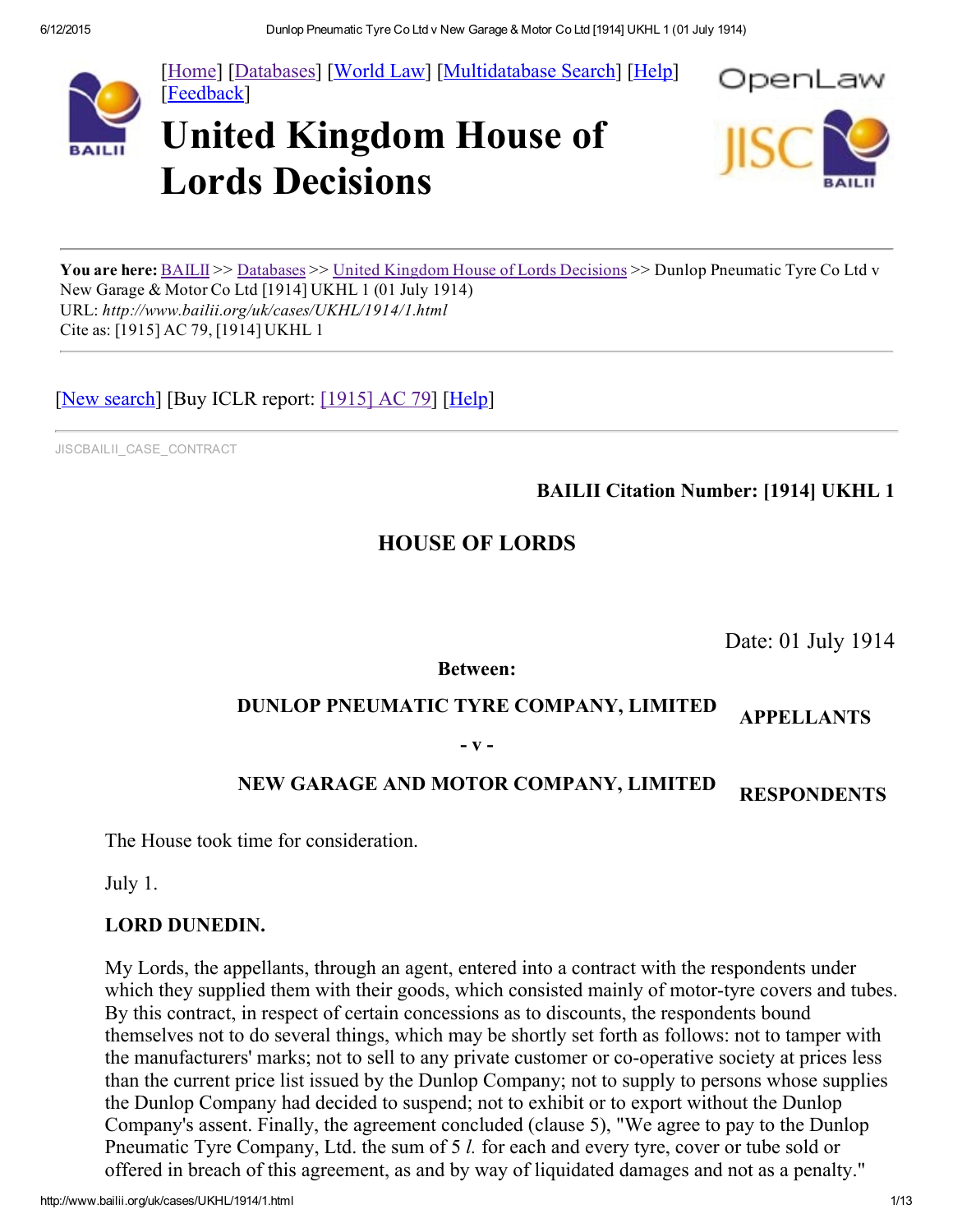The appellants, having discovered that the respondents had sold covers and tubes at under the current list price, raised action and demanded damages. The case was tried and the breach in fact held proved. An inquiry was directed before the Master as to damages. The Master inquired, and assessed the damages at 250 l. , adding this explanation: "I find that it was left open to me to decide whether the 5 *l*. fixed in the agreement was penalty or liquidated damages. I find that it was liquidated damages."

The respondents appealed to the Court of Appeal, when the majority of that Court, Vaughan Williams and Swinfen Eady L.JJ., held, Kennedy L.J. dissenting, that the said sum of 5 l. was a penalty, and entered judgment for the plaintiffs for the sum of 2 l. as nominal damages. Appeal from that decision is now before your Lordships' House.

My Lords, we had the benefit of a full and satisfactory argument, and a citation of the very numerous cases which have been decided on this branch of the law. The matter has been handled, and at no distant date, in the Courts of highest resort. I particularly refer to the Clydebank  $\text{Case}^{(1)}$ in your Lordships' House and the cases of Public Works Commissioner v. Hills<sup>(2)</sup> and Webster v. Bosanquet<sup>(3)</sup> in the Privy Council. In both of these cases many of the previous cases were considered. In view of that fact, and of the number of the authorities available, I do not think it advisable to attempt any detailed review of the various cases, but I shall content myself with stating succinctly the various propositions which I think are deducible from the decisions which rank as authoritative:

1. Though the parties to a contract who use the words "penalty" or "liquidated damages" may prima facie be supposed to mean what they say, yet the expression used is not conclusive. The Court must find out whether the payment stipulated is in truth a penalty or liquidated damages. This doctrine may be said to be found passim in nearly every case.

2. The essence of a penalty is a payment of money stipulated as in terrorem of the offending party; the essence of liquidated damages is a genuine covenanted pre-estimate of damage (Clydebank Engineering and Shipbuilding Co. v. Don Jose Ramos Yzquierdo y Castaneda<sup>(1)</sup>).

3. The question whether a sum stipulated is penalty or liquidated damages is a question of construction to be decided

- $(1)$  [\[1905\]](http://www.bailii.org/uk/cases/UKHL/1904/1904_7_F_HL_77.html) A. C. 6.
- (2) [\[1906\]](http://www.bailii.org/uk/cases/UKPC/1906/1906_35.html) A. C. 368.
- (3) [\[1912\]](http://www.bailii.org/uk/cases/UKPC/1912/1912_18.html) A. C. 394.

upon the terms and inherent circumstances of each particular contract, judged of as at the time of the making of the contract, not as at the time of the breach (Public Works Commissioner v. Hills<sup>(1)</sup> and Webster v. Bosanquet<sup>(2)</sup>).

4. To assist this task of construction various tests have been suggested, which if applicable to the case under consideration may prove helpful, or even conclusive. Such are:

 $(a)$  It will be held to be penalty if the sum stipulated for is extravagant and unconscionable in amount in comparison with the greatest loss that could conceivably be proved to have followed from the breach. (Illustration given by Lord Halsbury in Clydebank Case.<sup>(3)</sup>

 $(b)$  It will be held to be a penalty if the breach consists only in not paying a sum of money, and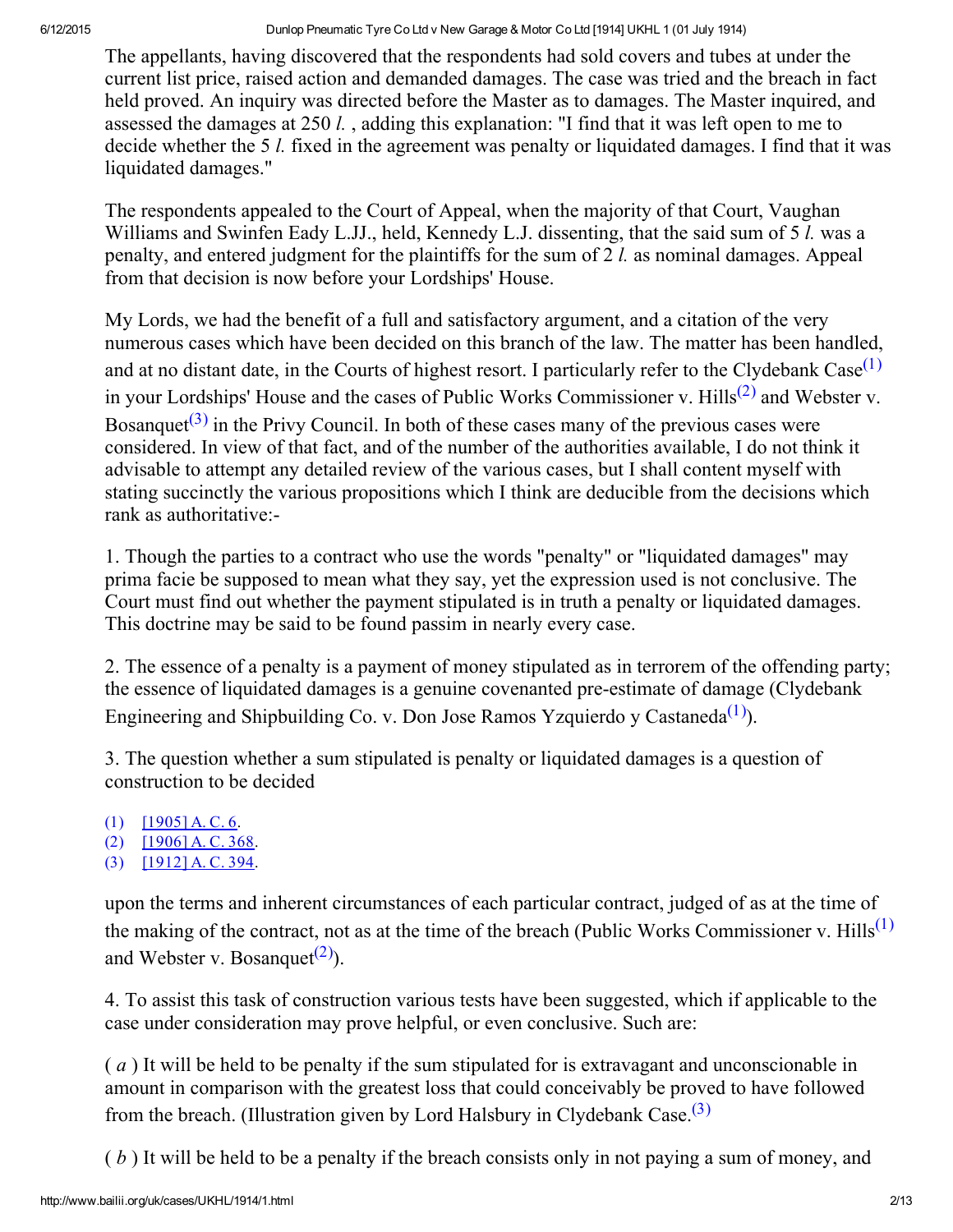the sum stipulated is a sum greater than the sum which ought to have been paid (Kemble v. Farren<sup>(4)</sup>). This though one of the most ancient instances is truly a corollary to the last test. Whether it had its historical origin in the doctrine of the common law that when A. promised to pay B. a sum of money on a certain day and did not do so, B. could only recover the sum with, in certain cases, interest, but could never recover further damages for non-timeous payment, or whether it was a survival of the time when equity reformed unconscionable bargains merely because they were unconscionable, - a subject which much exercised Jessel M.R. in Wallis v. Smith<sup>(5)</sup> - is probably more interesting than material.

 $(c)$  There is a presumption (but no more) that it is penalty when "a single lump sum is made payable by way of compensation, on the occurrence of one or more or all of several events, some of which may occasion serious and others but trifling damage" (Lord Watson in Lord Elphinstone v. Monkland Iron and Coal  $Co^{(6)}$ ).

On the other hand:

 $(d)$  It is no obstacle to the sum stipulated being a genuine pre-estimate of damage, that the consequences of the breach are such

- (1) [\[1906\]](http://www.bailii.org/uk/cases/UKPC/1906/1906_35.html) A. C. 368.
- (2) [\[1912\]](http://www.bailii.org/uk/cases/UKPC/1912/1912_18.html) A. C. 394.
- (3) [\[1905\]](http://www.bailii.org/uk/cases/UKHL/1904/1904_7_F_HL_77.html) A. C. 6.
- (4) 6 Bing. 141.
- (5) 21 Ch. D. 243.
- (6) 11 App. Cas. 332.

as to make precise pre-estimation almost an impossibility. On the contrary, that is just the situation when it is probable that pre-estimated damage was the true bargain between the parties ( Clydebank Case, Lord Halsbury<sup>(1)</sup>; Webster v. Bosanquet, Lord Mersey<sup>(2)</sup>).

Turning now to the facts of the case, it is evident that the damage apprehended by the appellants owing to the breaking of the agreement was an indirect and not a direct damage. So long as they got their price from the respondents for each article sold, it could not matter to them directly what the respondents did with it. Indirectly it did. Accordingly, the agreement is headed "Price Maintenance Agreement," and the way in which the appellants would be damaged if prices were cut is clearly explained in evidence by Mr. Baisley, and no successful attempt is made to controvert that evidence. But though damage as a whole from such a practice would be certain, yet damage from any one sale would be impossible to forecast. It is just, therefore, one of those cases where it seems quite reasonable for parties to contract that they should estimate that damage at a certain figure, and provided that figure is not extravagant there would seem no reason to suspect that it is not truly a bargain to assess damages, but rather a penalty to be held in terrorem.

The argument of the respondents was really based on two heads. They overpressed, in my judgment, the dictum of Lord Watson in Lord Elphinstone's Case<sup>(3)</sup>, reading it as if he had said that the matter was conclusive, instead of saying, as he did, that it raised a presumption, and they relied strongly on the case of Willson v. Love. $(4)$ 

Now, in the first place, I have considerable doubt whether the stipulated payment here can fairly be said to deal with breaches, "some of which" - I am quoting Lord Watson's words - "may occasion" serious and others but trifling damage." As a mere matter of construction, I doubt whether clause 5 applies to anything but sales below price. But I will assume that it does. None the less the mischief,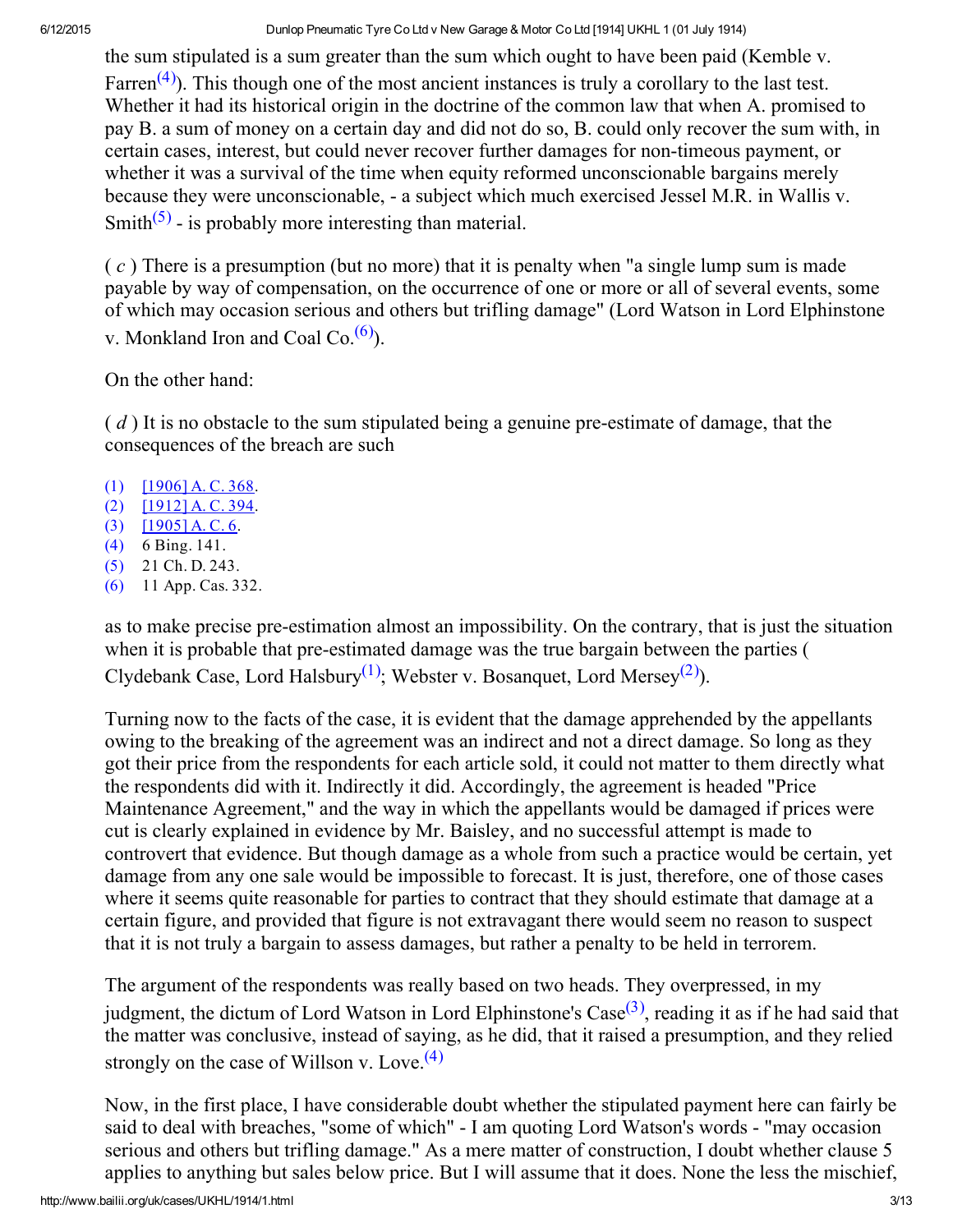as I have already pointed out, is an indirect mischief, and I see no data on which, as a matter

- (1) [1905] A. C. at p. 11.
- (2) [1912] A. C. at p. 398.
- (3) 11 App. Cas. 332, at p. 342.
- (4) [1896] 1 Q. B. 626.

of construction, I could settle in my own mind that the indirect damage from selling a cover would differ in magnitude from the indirect damage from selling a tube; or that the indirect damage from a cutting-price sale would differ from the indirect damage from supply at a full price to a hostile, because prohibited, agent. You cannot weigh such things in a chemical balance. The character of the agricultural land which was ruined by slag heaps in Elphinstone's  $Case<sup>(1)</sup>$  was not all the same, but no objection was raised by Lord Watson to applying an overhead rate per acre, the sum not being in itself unconscionable.

I think Elphinstone's  $Case<sup>(1)</sup>$ , or rather the dicta in it, do go this length, that if there are various breaches to which one indiscriminate sum to be paid in breach is applied, then the strength of the chain must be taken at its weakest link. If you can clearly see that the loss on one particular breach could never amount to the stipulated sum, then you may come to the conclusion that the sum is penalty. But further than this it does not go; so, for the reasons already stated, I do not think the present case forms an instance of what I have just expressed.

As regards Willson's Case<sup>(2)</sup>, I do not think it material to consider whether it was well decided on the facts. For it was decided on the view of the facts that the manurial value of straw and of hay were known ascertainable quantities as at the time of the bargain, and radically different, so that the damage resulting from the want of one could never be the same as the damage resulting from the want of the other.

Added to that, the parties there had said "penalty," and the effort was to make out that that really meant liquidated damages; and lastly, if my view of the facts in the present case is correct, then Rigby L.J. would have agreed with me, for the last words of his judgment are as follows: "On the other hand it is stated that, when the damages caused by a breach of contract are incapable of being ascertained, the sum made by the contract payable on such a breach is to be regarded as liquidated damages. The question arises, What is meant in this statement by the expression 'incapable of being ascertained'? In their proper sense the words appear to refer to a case where no rule or measure

- (1) 11 App. Cas. 332.
- (2) [1896] 1 Q. B. 626.

of damages is available for the guidance of a jury as to the amount of the damages, and a judge would have to tell them they must fix the amount as best they can." To arrive at the indirect damage in this case, supposing no sum had been stipulated, that is just what a judge would, in my opinion, have had to do.

On the whole matter, therefore, I go with the opinion of Kennedy L.J., and I move your Lordships that the appeal be allowed, and judgment given for the sum as brought out by the Master, the appellants to have their costs in this House and in the Courts below.

LORD ATKINSON. My Lords, the action out of which this appeal arises was brought upon a contract entered into between the appellants, through the agency of Messrs. Pellant, Limited, and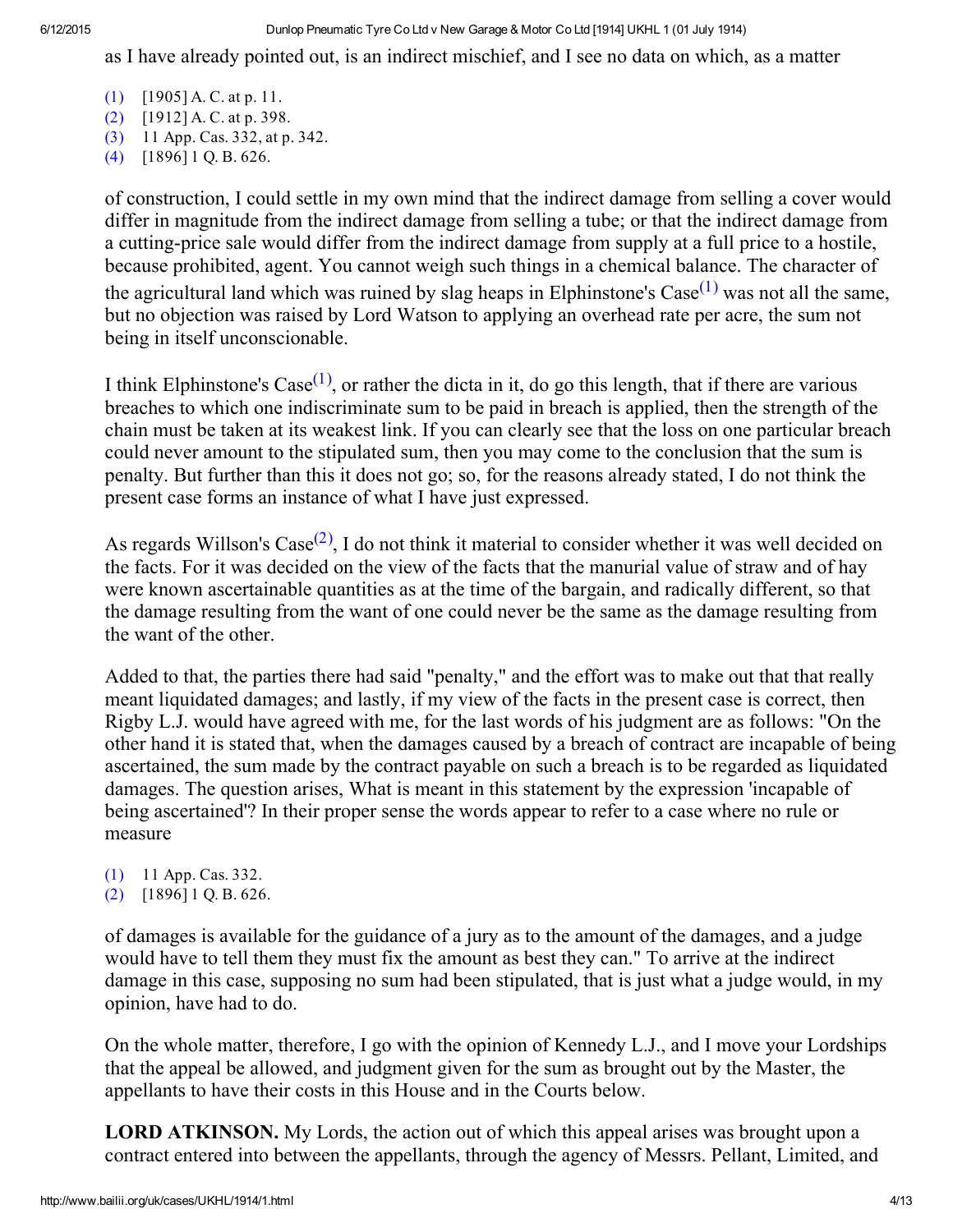the respondents, claiming, amongst other things, to recover a sum of 5 l. in respect of each of the breaches of this contract complained of. The sole question for decision on this appeal is whether this sum of 5 l. is a penalty or liquidated damages.

The appellants are extensive and well-known manufacturers of motor tyres, covers, and tubes, a trade in which there is keen competition. They have no patents protecting their manufacture. Success over their competitors depends on the reputation acquired for their products, and largely upon the efficiency of the organization of their business. Ninety-nine per cent. of their output in this class of goods is sold through what Mr. Baisley, one of their managers who was examined as a witness, described as their distributing organization. It consists in this, that they sell to motor car manufacturers, persons called factors who resell to retail agents, and retail agents themselves, and that all these latter sell to the public, the users of the goods.

The appellants produce price lists of these goods of theirs varying from time to time. They invariably sell at these prices to the members of their distributing organization under agreements similar to that sued upon, giving, however, discount and rebates at varying rates. These agreements are styled price maintenance agreements, and their main purpose, obviously, is to prevent the sale to the public, the users, either directly or indirectly, of the goods the appellants manufacture at prices less than those named in their price lists. The result of this is that, competition having reduced these prices to the lowest remunerative scale, the agent secures his remuneration by selling at the prices at which he buys. If he sells at lower prices than these the loss comes out of his discount and rebates, his own profits. Mr. Baisley, in his evidence (Appendix, pp. 111 - 116), explains elaborately the dislocation of the distributing organization of the appellants, and the injury to their trade which would ensue from the sale by one or more of their agents or factors of their goods at prices less than those named in these lists. He pointed out that if the business of one of their agents in any particular place was undercut by such sales, the agent would, owing to the diminution of his remuneration, most probably throw up his agency and become the agent of a competitor, thus leaving the field open to the rivals of the appellants; that it was essential for their trade that their wares should be obtainable all over the country at as many places as possible, and that though the consequential injury to their trade by this undercutting would, or might, be very serious, it would be very difficult to prove in evidence the precise amount of their loss in money; that considering all these things, the appellant company fixed  $5 l$ , the sum mentioned in the agreement, as a fair and reasonable sum for liquidated damages in respect of the breaches specified. This evidence was uncontradicted.

In a good deal of the argument which has been addressed to your Lordships on behalf of the respondents, the true object of this price maintenance agreement, and the nature of the consequential injury to the plaintiffs' trade flowing from the breaches of it, have been somewhat lost sight of. It has been urged that as the sum of 5 l, becomes payable on the sale of even one tube at a shilling less than the listed price, and as it was impossible that the appellant company should lose that sum on such a transaction, the sum fixed must be a penalty. In the sense of direct and immediate loss the appellants lose nothing by such a sale. It is the agent or dealer who loses by selling at a price less than that at which he buys, but the appellants have to look at their trade in globo, and to prevent the setting up, in reference to all their goods anywhere and everywhere, a system of injurious undercutting.

The object of the appellants in making this agreement, if the substance and reality of the thing and the real nature of the transaction be looked at, would appear to be a single one, namely, to prevent the disorganization of their trading system and the consequent injury to their trade in many directions. The means of effecting this is by keeping up their price to the public to the level of their price list, this last being secured by contracting that a sum of 5 l. shall be paid for every one of the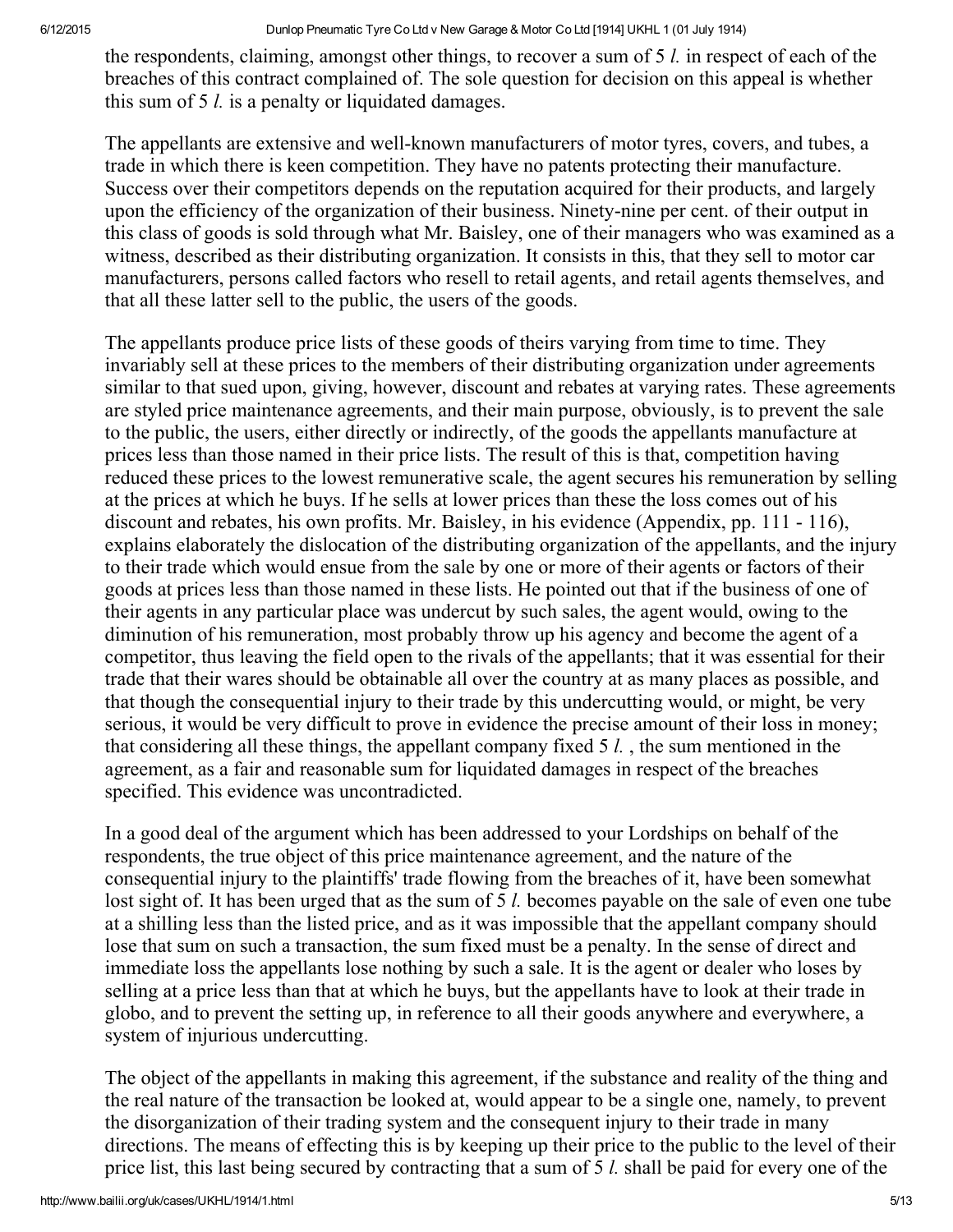three classes of articles named sold or offered for sale at prices below those named on the list. The very fact that this sum is to be paid if a tyre cover or tube be merely offered for sale, though not sold, shows that it was the consequential injury to their trade due to undercutting that they had in view. They had an obvious interest to prevent this undercutting, and on the evidence it would appear to me impossible to say that that interest was incommensurate with the sum agreed to be paid.

Their object is akin in some respects to that which a trader has in binding a former employee not to set up, or carry on, a rival business within a certain area. The trader's object is to prevent competition, and especially to prevent his old customers whom the employee knows from being enticed away from him. If one takes for example the case of a plumber, the carrying on of the trade of a plumber may mean anything from mending gas pipes for a few pence apiece up to doing all the plumbing work of a big hotel. If the employee should mend one hundred of such pipes for twenty old customers at 6 d, apiece, for which the employer would charge 1 s, apiece, could it possibly be contended that the trader's loss was only one hundred sixpences, 2 l. 10 s. ? It is, I think, quite misleading to concentrate one's attention upon the particular act or acts by which, in such cases as this, the rivalry in trade is set up, and the repute acquired by the former employee that he works cheaper and charges less than his old master, and to lose sight of the risk to the latter that old customers, once tempted to leave him, may never return to deal with him, or that business that might otherwise have come to him may be captured by his rival. The consequential injuries to the trader's business arising from each breach by the employee of his covenant cannot be measured by the direct loss in a monetary point of view on the particular transaction constituting the breach. An old customer may be as effectively enticed away from him through the medium of a 10 s. job done at a cheap rate as by a 50 *l*. job done at a cheap rate, or a reputation for cheap workmanship may be acquired possibly as effectively in one case as in the other.

In many cases a person may contract to do or abstain from doing an act which is a composite act, the product or result of almost numberless other acts. For instance, if one should contract with a builder to build a house of the best materials and with the most skilled workmanship, and to hand over possession of the same completed on a certain day for 1000 l., 500 l. to be paid if the agreement was not performed; every fire grate set which on completion would be found to be of bad material, every door which would be found to have been defectively hung, every cubic foot of masonry which would be found to have been badly and improperly built, would involve a breach of the agreement, but it would be quite illegitimate to thus disintegrate the obligation to do what the parties regarded as a single whole into a number of obligations to do a number of things of varying importance, and treat the 500 l. as prima facie a penalty, because these individual breaches of the agreement did not cause, in many instances, any injury commensurate with that sum. This is the very ground, or one of the grounds, upon which Lord Herschell rests his judgment in Lord Elphinstone v. Monkland Iron and Coal Co.<sup>(1)</sup> He said, "The agreement does not provide for the payment of a lump sum upon the non-performance of any one of many obligations differing in importance. It has reference to a single obligation, and the sum to be paid bears a strict proportion to the extent to which that obligation is left unfulfilled."

In the present case the agreement of the parties, in effect, though possibly not in form, did little, if anything, more than impose a single obligation, namely, to sell and endeavour to sell the goods of the appellants at the prices named in their lists,

(1) 11 App. Cas. 332, at p. 345.

though, of course, as they sold different kinds of goods, this single obligation might be violated in many ways. Much reliance was placed by the respondents on the well-known passage in the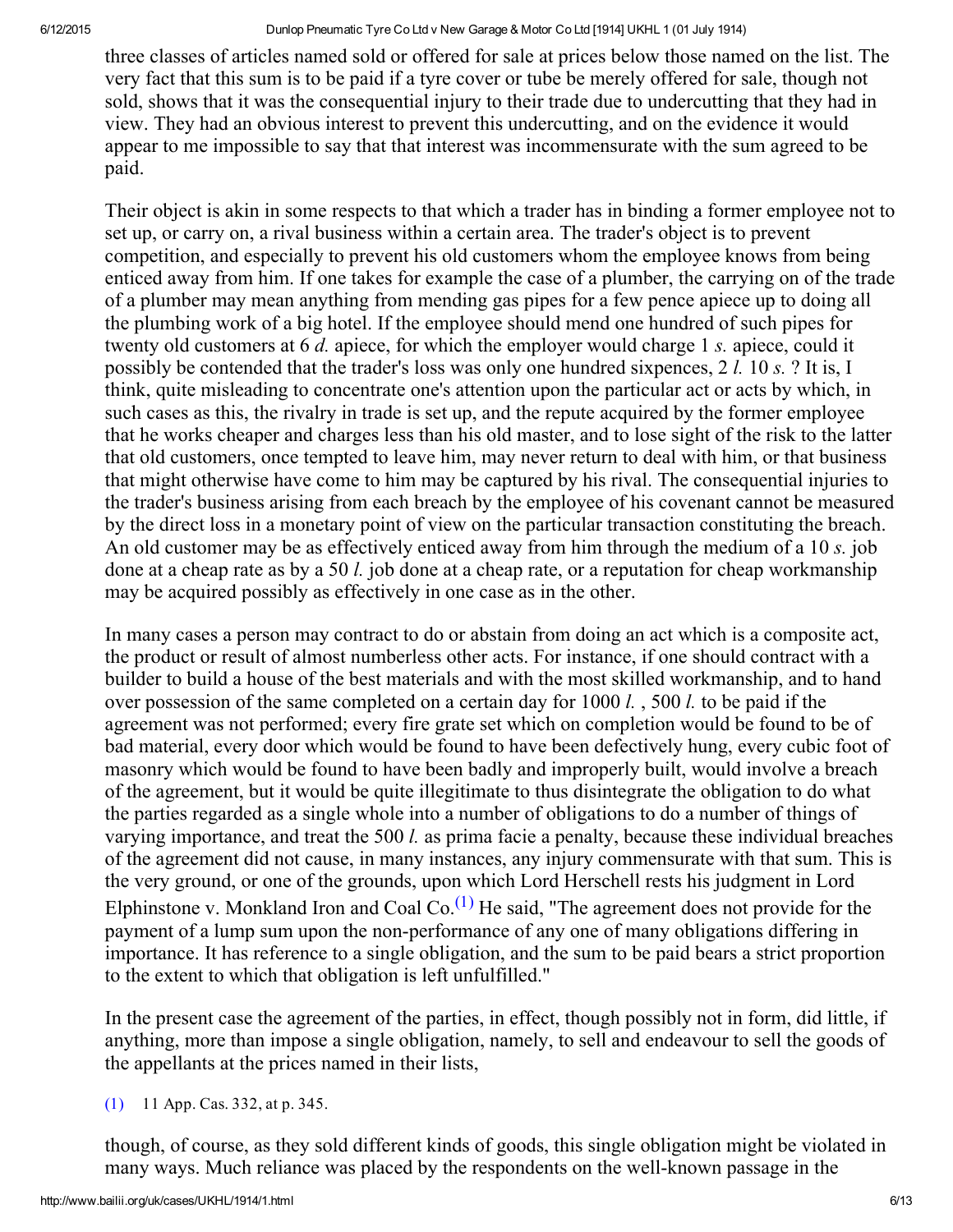judgment of Lord Watson in the last-mentioned case, to the effect that "when a single lump sum is made payable, by way of compensation, on the occurrence of one or more or all of several events, some of which may occasion serious and others but trifling damage, the presumption is that the parties intended the sum to be penal, and subject to modification." It is quite true that, as mentioned by Swinfen Eady L.J., Lord Esher, in Willson v. Love $(1)$ , said that he thought this passage meant the same thing as if it ran "some of which may occasion serious and others less serious damage." With all respect, this alteration would mean that the damage resulting from each event should be almost uniform in amount, a construction which would mean that the stipulated compensation must presumably be a penalty in almost every conceivable case. Moreover, Lord Watson's statement of the law as it stands was approved by Lord Davey in Clydebank Engineering and Shipbuilding Co. v. Don Jose Ramos Yzquierdo y Castaneda<sup>(2)</sup> and in Webster v. Bosanquet<sup>(3)</sup> without any qualification of that kind.

In this last-mentioned case, as in the present, the contract provided that the amount specified should be paid as "liquidated damages and not as a penalty." The covenant upon which the matter in controversy turned was contained in a deed made on the dissolution of a partnership between two partners, the plaintiff and defendant, and it provided that the defendant should not during a certain period be at liberty to sell the whole or part of the tea crops of two estates named to any person other than the plaintiff without first offering to him the option of buying the same, and further provided that on breach of this covenant by the defendant he should pay to the petitioner the sum of 500 l. as "liquidated damages and not as a penalty."

Now, it will be observed that this covenant would be violated by the sale of any appreciable part, in a business point of view, of the crops of either of these estates, no matter how relatively

- (1) [1896] 1 Q. B. 626, at p. 630.
- (2) [\[1905\]](http://www.bailii.org/uk/cases/UKHL/1904/1904_7_F_HL_77.html) A. C. 6.
- $(3)$  [\[1912\]](http://www.bailii.org/uk/cases/UKPC/1912/1912_18.html) A. C. 394.

small that part might be compared with the entire crop of either. It is also clear that the object of the parties when they executed the deed was to secure to the plaintiff the option of buying the entire crops of both estates, and that when they fixed this sum of 500 *l*. they were thinking of the loss the plaintiff might sustain by the loss of that option. The amount of tea sold by the defendant in breach of the covenant was considerable - nearly 54,000 lbs. It was laid down that in determining whether a sum contracted to be paid is liquidated damages or a penalty, one is to consider whether the contract, whatever its language, would, at the time it was entered into, have been unconscionable and extravagant, and one which no Court ought to allow to be enforced if this sum were to be treated as liquidated damages, having regard to any possible amount of damage likely to have been in the contemplation of the parties when they made the contract. At p. 398, Lord Mersey, in delivering the judgment of the Judicial Committee, said: "When making the contract it was impossible to foresee the extent of the injury which might be sustained by the plaintiff if sales of the tea were made to third parties without his consent. That such sales might seriously affect his business was obvious, and the very uncertainty of the loss likely to arise made it most reasonable for the parties to agree beforehand as to what the damages should be. And, furthermore, it is well known that damages of this kind, though very real, may be difficult of proof, and that the proof may entail considerable expense." Those remarks are, having regard to the evidence in the present case, particularly applicable to it.

In Kemble v. Farren<sup>(1)</sup> Tindal C.J. said: "We see nothing illegal or unreasonable in the parties, by their mutual agreement, settling the amount of damages, uncertain in their nature, at any sum upon which they may agree. In many cases, such an agreement fixes that which is almost impossible to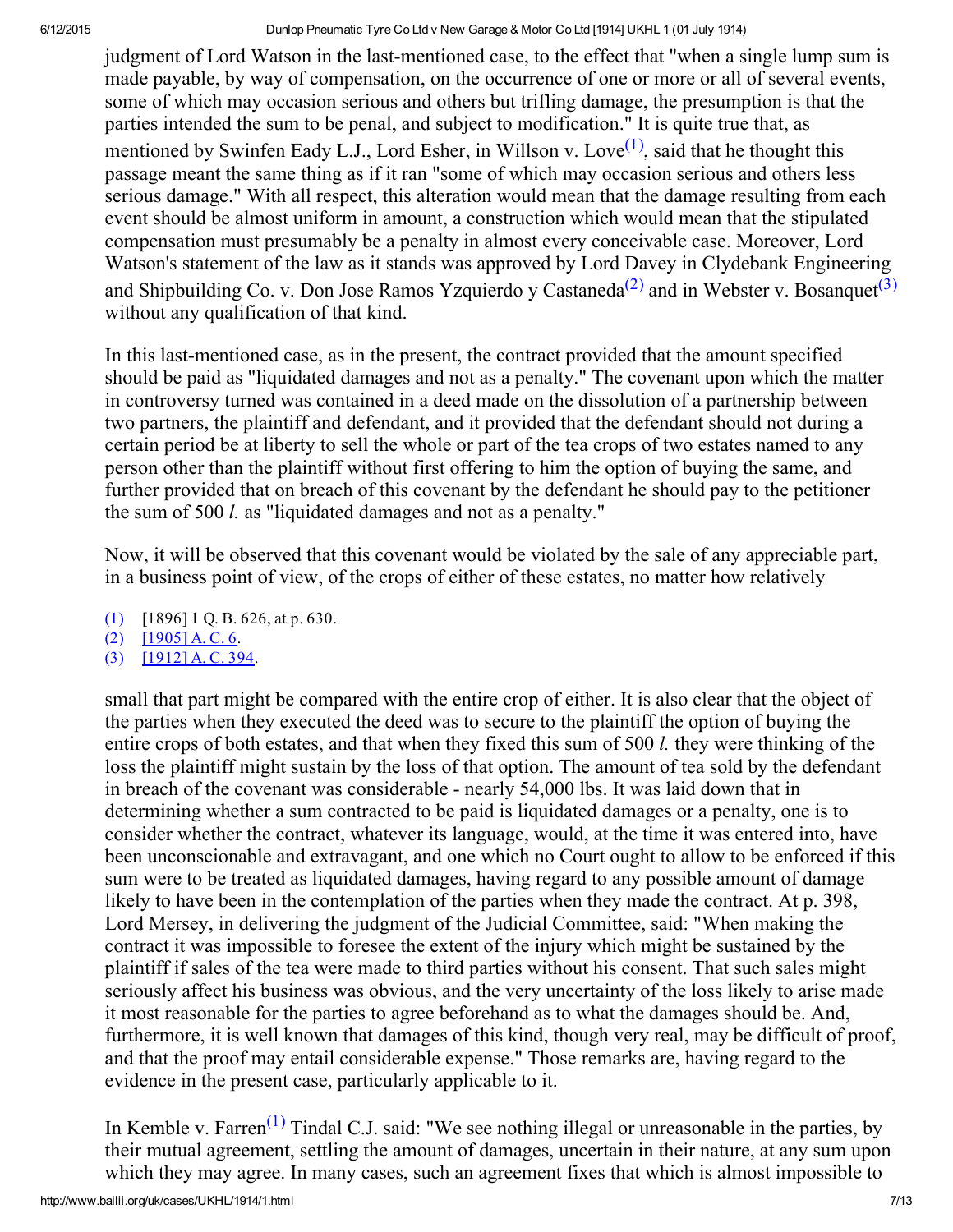be accurately ascertained; and in all cases, it saves the expense and difficulty of bringing witnesses to that point."

Therefore, although it may be true, as laid down by Lord Watson, that a presumption is raised in favour of a penalty

(1) 6 Bing. 141, at p. 148.

where a single lump sum is to be paid by way of compensation in respect of many different events, some occasioning serious, some trifling damage, it seems to me that that presumption is rebutted by the very fact that the damage caused by each and every one of those events, however varying in importance, may be of such an uncertain nature that it cannot be accurately ascertained. The damage has been proved to be of that nature in the present case, and the very fact that it is so renders it all the more probable that the sum of 5 l. was not stipulated for merely in terrorem, but was really and genuinely a pre-estimate of the appellants' probable or possible interest in the due performance of the contract.

Swinfen Eady L.J. holds that clause No. 5 of the agreement applies to the first part of clause 3, the supplying of these goods to persons on the appellants' black list, as it was styled. I confess that seems to me a very, very doubtful construction. What is prohibited by the second clause is "the sale or offering for sale of motor tyres, covers, or tubes at prices less than those in the price list." What is dealt with in clause 5 is a sale or offering for sale of these particular kinds of goods in breach of the agreement. What is dealt with in the first part of clause 3 is the supply without consent of any such goods to these blacklisted agents at any price whatever; but even if Swinfen Eady L.J. should be right in this it would not lead me to a conclusion different from that to which I have come.

The appellants, like the respondents, are most probably good business men. Neither of them contemplated, presumably, the black-listing of these agents without adequate trade reasons. Nothing was more natural than that the appellants should seek to prevent the supply of their goods indirectly to persons to whom they would not supply them directly. Considerable injury to their trade interests might obviously be done by putting such persons in a position to undercut their prices, and derange their supply organization, and nothing conceivable could be more difficult than to prove by evidence, or to estimate precisely in money, the exact amount of damages which might be caused by such an injury. The passage in the judgment of Tindal C.J., above quoted, applies directly to such state of things.

I entirely concur with Kennedy L.J. in his criticism of the agreement to be found at p. 134 of the appendix. I agree with him that on the face of it, on this point of liquidated damages, it contains nothing unreasonable, unconscionable, or extravagant. And I further think that the same may be said of the real transaction between the parties if its substance be reasonably regarded.

For these reasons I think that the judgment of Kennedy L.J. was right, that the judgment appealed from was wrong and should be reversed, and the judgment of Phillimore J. be restored, and the appeal allowed with costs.

**LORD PARKER OF WADDINGTON.**  $^{(1)}$ My Lords, where the damages which may arise out a breach of contract are in their nature uncertain, the law permits the parties to agree beforehand the amount to be paid on such breach. Whether the parties have so agreed or whether the sum agreed to be paid on the breach is really a penalty must depend on the circumstances of each particular case. There are, however, certain general considerations which have to be borne in mind in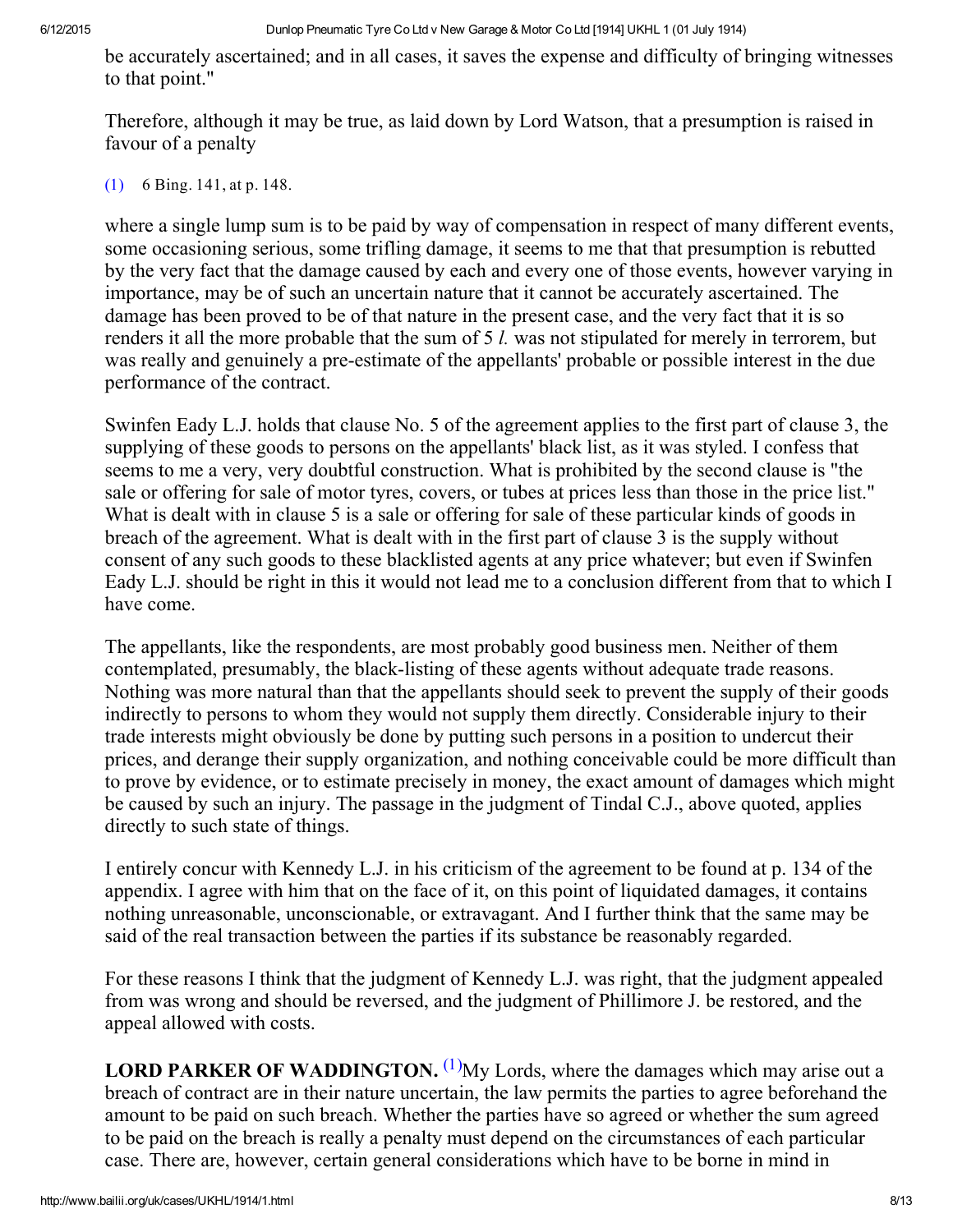determining the question. If, for example, the sum agreed to be paid is in excess of any actual damage which can possibly, or even probably, arise from the breach, the possibility of the parties having made a bona fide pre-estimate of damage has always been held to be excluded, and it is the same if they have stipulated for the payment of a larger sum in the event of breach of an agreement for the payment of a smaller sum.

The really difficult cases are those in which the Court has to consider what presumptions or inferences arise from the number or nature of the stipulations on breach of which the sum in question is agreed to be paid. In the case of a single stipulation, which, if broken at all, can be broken once only, and in one way only, such as a covenant not to reveal a trade secret to a rival trader, there can be no inference or presumption that the sum payable on breach is not in the nature of agreed damages, and if the parties have referred to it as agreed or liquidated damages, no reason why the Court should not treat it as such. The

(1) Road by Lord Shaw of Dunfermline.

question is more complicated when the stipulation, though still a single stipulation, is capable of being broken more than once, and in more ways than one, such as a stipulation not to solicit the customers of a firm. A solicitation which is unsuccessful can give rise to only nominal damages, and even if it be successful, the actual damage may vary greatly according to the value of the custom which is thereby directly or indirectly lost to the firm. Still, whatever damage there is must be the same in kind for every possible breach, and the fact that it may vary in amount for each particular breach has never been held to raise any presumption or inference that the sum agreed to be paid is a penalty, at any rate in cases where the parties have referred to it as agreed or liquidated damages.

The question becomes still more complicated where a single sum is agreed to be paid on the breach of a number of stipulations of varying importance. It is said that in such a case there arises an inference or presumption against the sum in question being in the nature of agreed damages, even though the parties have referred to it as such. My Lords, in this respect I think a distinction should be drawn between cases in which the damage likely to accrue from each stipulation is the same in kind and cases in which the damage likely to accrue varies in kind with each stipulation. Cases of the former class seem to me to be completely analogous to those of a single stipulation, which can be broken in various ways and with varying damage; but probably it would be difficult for the Court to hold that the parties had pre-estimated the damage if they have referred to the sum payable as a penalty.

In cases, however, of the latter class, I am inclined to think that the prima facie presumption or inference is against the parties having pre-estimated the damage, even though the sum payable is referred to as agreed or liquidated damages. The damage likely to accrue from breaches of the various stipulations being in kind different, a separate pre-estimate in the case of each stipulation would be necessary, and it would not be very likely that the same result would be arrived at in respect of each kind of damage. In my opinion, however, any such presumption or inference would be prima facie only and capable of being displaced by other considerations. Supposing it were recited in the agreement that the parties had estimated the probable damage from a breach of one stipulation at from 5 l, to 15 l, and the probable damage from a breach of another stipulation at from 2 l. to 12 l. , and had agreed on a sum of 8 l. as a reasonable sum to be paid on the breach of either stipulation, I cannot think that the Court would refuse to give effect to the bargain between the parties.

My Lords, in the present case, even accepting the construction of the contract which makes clause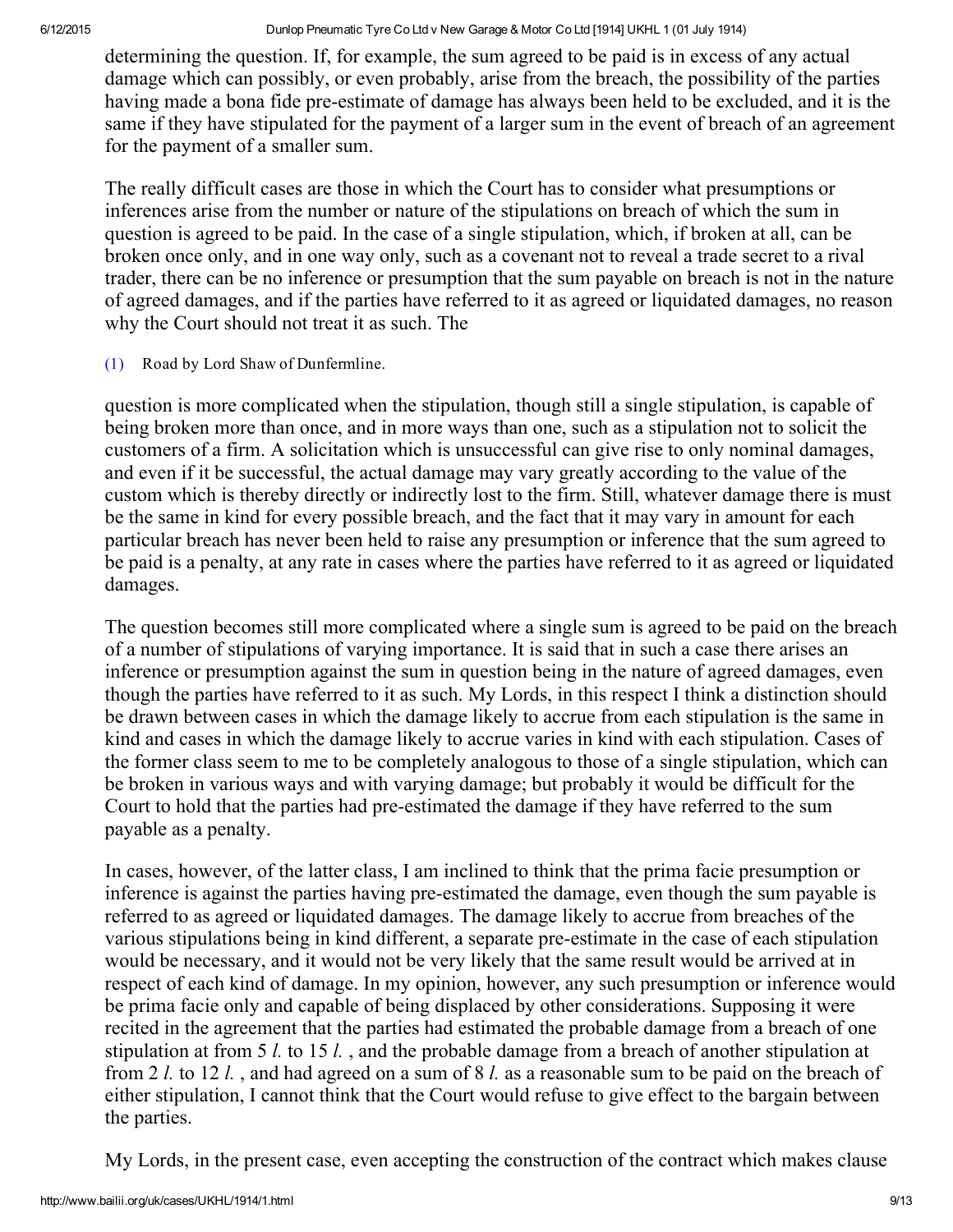5 apply not only to a sale or offer contrary to the provisions of clause 2, but also to one contrary to the provisions of clause 3, I think it is reasonably clear that the damage likely to accrue from the breach of every stipulation to which clause 5 applies is the same in kind. Such damage will in every case consist in the disturbance or derangement of the system of distribution by means of which the appellants' goods reach the ultimate consumer. The parties by their contract agree that the sum payable on breach of any such stipulation is to be paid by way of damages and not by way of penalty, and I can see nothing to justify the Court in refusing to give effect to this bargain.

LORD PARMOOR. My Lords, on April 7, 1911, Messrs. A. Pellant, Limited (acting as agents for the appellants), entered into a price maintenance agreement with the respondents. The question to determine is the construction of this agreement.

In the fifth clause the respondents agreed to pay to the appellants "the sum of 5 l. for each and every tyre, cover, or tube sold or offered in breach of this agreement, as and by way of liquidated damages, and not as a penalty." There has been difference of opinion whether the sum of 5 l. is applicable only to a breach of the conditions contained in paragraph 2 of the agreement or extends to a breach of other conditions not contained in this paragraph.

Paragraph 2 contains an undertaking by the respondents that they "will not sell or offer any Dunlop motor tyres, covers, or tubes to any private customers or to any co-operative society at prices below those mentioned in the price list current at the time of sale, nor give to any such customer or society any cash or other discounts, or advantages reducing the same, and will not sell or offer any Dunlop motor tyres, covers, or tubes to any other person, firm, or company at prices less than those mentioned in the said price list." I agree with the opinion of Kennedy L.J. that under the terms of the contract the sum of 5 l. is only payable in respect of a breach of the undertaking in paragraph 2 of the contract, and does not extend to other breaches. I further agree with the opinion expressed by the Lord Justice, that, within this limitation, clause 5 of the contract does apply to more than one contingency, and that the case must be considered on this basis.

It was held by the Court of Appeal that although the sum of 5 l. was agreed between the parties to be by way of liquidated damages and not as a penalty, yet it must be regarded as a penalty; that the appellants could not recover any greater damages for breach of the agreement in the sale or offering of any tyre, cover, or tube than such damage as they could prove that they had sustained; since they could not prove that they had sustained actual damage, they were not entitled to more than nominal damages. It is against this decision that the appeal is brought to your Lordships' House.

My Lords, there is no question as to the competency of parties to agree beforehand the amount of damages, uncertain in their nature, payable on the breach of a contract. There are cases, however, in which the Courts have interfered with the free right of contract, although the parties have specified the definite sum agreed on by them to be in the nature of liquidated damages, and not of a penalty. If the Court, after looking at the language of the contract, the character of the transaction, and the circumstances under which it was entered into, comes to the conclusion that the parties have made a mistake in calling the agreed sum liquidated damages, and that such sum is not really a pactional pre-estimate of loss within the contemplation of the parties at the time when the arrangement was made, but a penal sum inserted as a punishment on the defaulter irrespective of the amount of any loss which could at the time have been in contemplation of the parties, then such sum is a penalty, and the defaulter is only liable in respect of damages which can be proved against him. It is too late to question whether such interference with the language of a contract can be justified on any rational principle.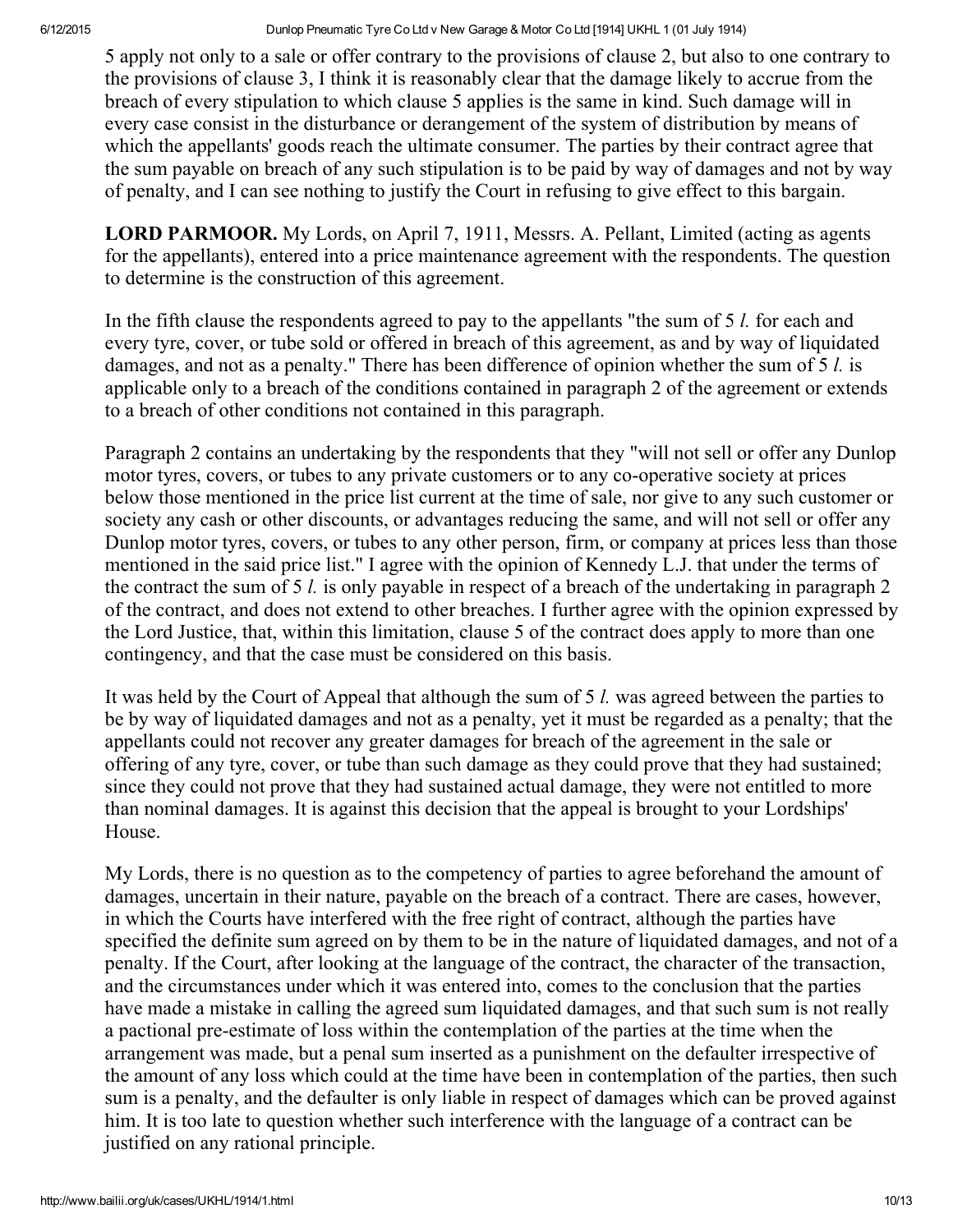There are two instances in which the Court has interfered when the agreed sum is referable to the breach of a single stipulation. It is important that the principle of interference should not be extended. The agreed sum, though described in the contract as liquidated damages, is held to be a penalty if it is extravagant or unconscionable in relation to any possible amount of damages that could have been within the contemplation of the parties at the time when the contract was made. No abstract rule can be laid down without reference to the special facts of the particular case, but when competent parties by free contract are purporting to agree a sum as liquidated damages there is no reason for refusing a wide limit of discretion. To justify interference there must be an extravagant disproportion between the agreed sum and the amount of any damage capable of preestimate. In the case of Clydebank Engineering and Shipbuilding Co. v. Don Jose Ramos Yzquierdo y Castaneda<sup>(1)</sup>Lord Halsbury gives an apt illustration of what would probably render a sum agreed by the parties unconscionable, and therefore a penalty: "For instance, if you agreed to build a house in a year, and agreed that if you did not build the house for 50 l. you were to pay a million of money as a penalty, the extravagance of that would be at once apparent."

In the present case the definite sum agreed by the parties is  $5 l$ , and this cannot be said to be extravagant or extortionate, having regard to the nature of the contract.

The second instance in which the Courts have sanctioned interference is in the case of a covenant for a fixed sum, or for a sum definitely ascertainable, and where a larger sum is inserted by arrangement between the parties, payable as liquidated damages in default of payment. Since the damage for the breach of covenant is in such cases by English law capable of exact definition, the substitution of a larger sum as liquidated damages is regarded, not as a pre-estimate of damage, but as a penalty in the

## $(1)$  [\[1905\]](http://www.bailii.org/uk/cases/UKHL/1904/1904_7_F_HL_77.html) A. C 6.

nature of a penal payment. In the present case this limitation has no application. It cannot be said that the sum of 5 l. is being substituted for the payment of a smaller fixed or ascertainable sum, since from the nature of this contract any accurate pre-estimate of damage would be practically impossible. The words of Tindal C.J. in the case of Kemble v. Farren<sup> $(1)$ </sup> are directly applicable: "We see nothing illegal or unreasonable in the parties, by their mutual agreement, settling the amount of damages, uncertain in their nature, at any sum upon which they may agree. In many cases, such an agreement fixes that which is almost impossible to be accurately ascertained; and in all cases, it saves the expense and difficulty of bringing witnesses to that point."

My Lords, the point on which the majority of the Court of Appeal decided this case against the appellants is that, where a contract contains varying stipulations, and the evidence shows that these stipulations are of varying degrees of importance, the Court exercises a wider power of interference, and a single sum made payable by the occurrence of the breach of one or more, or all of such stipulations, is prima facie a penalty and not liquidated damages. If this statement of the law is accurate without limitation, the agreed sum of 5 l. in the present case would be in the nature of a penalty, since that sum is fixed irrespective of the varying degrees of importance of the stipulations. I agree with Kennedy L.J., that though the fact that the agreed sum covers more than one event is an element in the case, or may constitute a presumption that it is a penalty, it is in no sense conclusive against such sum being treated as liquidated damages. There may be a greater risk of infringing the principle against extortion, or against the substitution of a larger for a smaller payment, in applying the same figure to a number of different breaches of varying importance, more especially if some occasion serious and others but trifling damage, than when it is applied to one breach; but if these tests are complied with the parties may reasonably be allowed to make their own agreement. No doubt if the agreed sum is not applied distributively, but equally to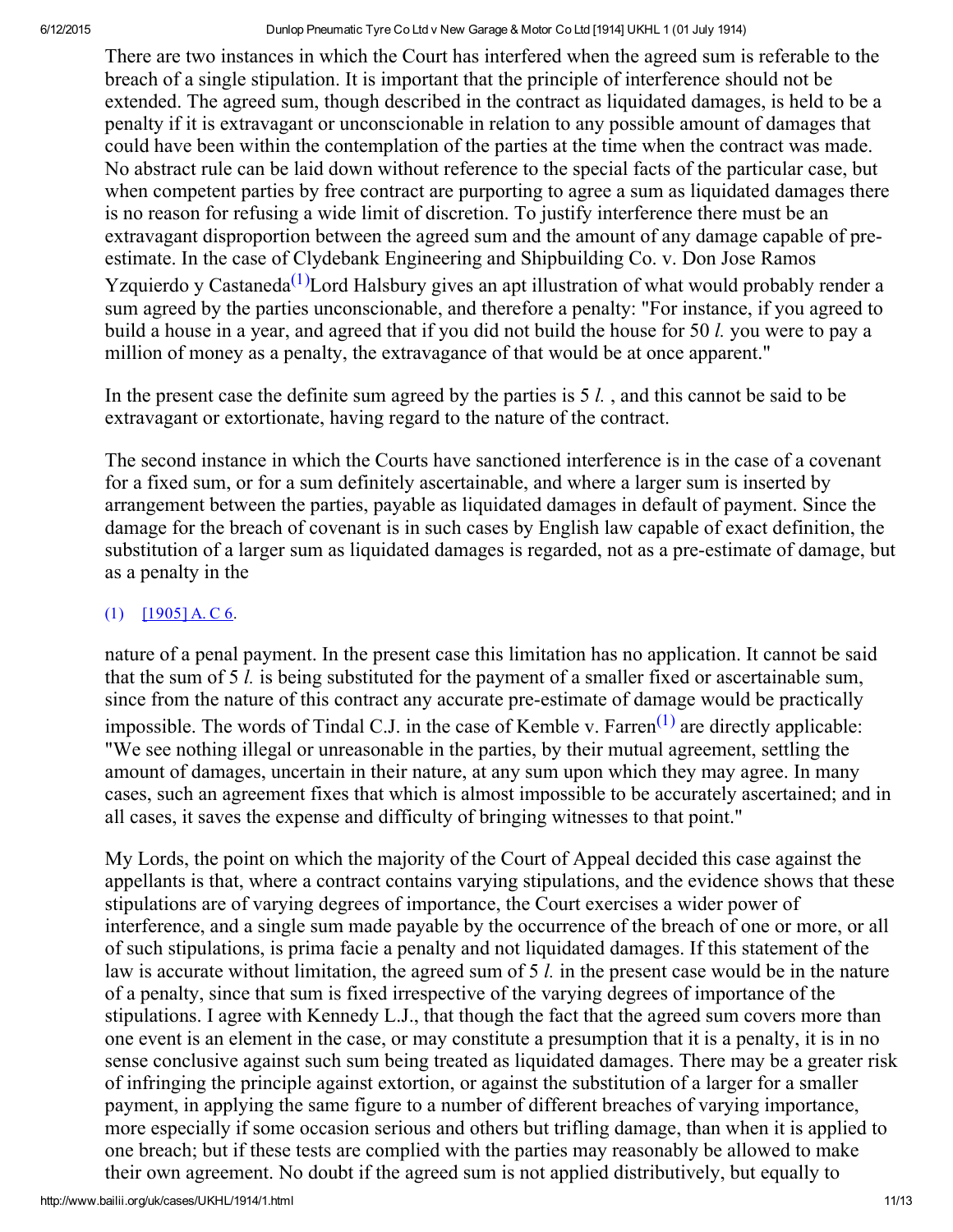stipulations of varying importance, and in reference to any of the stipulations it

(1) 6 Bing. 141, at p. 148.

is a penalty, it is a penalty for the purpose of the whole contract, since it could not in the same contract be construed both as a penalty and as liquidated damages.

If the same agreed sum, separately allocated in different agreements to breaches of varying importance, could be properly construed as a pre-estimate of damage, it seems illogical to regard such sum as a penal payment because for convenience or economy the whole transaction is included in one agreement. The present case is an illustration in point. Having regard to the character of the contract, it would have been possible to have a series of contracts applicable to the various stipulations, and to have inserted in each of them a sum of 5 l. as liquidated damages to compensate a loss uncertain, and practically incapable of ascertainment, at the time when the contract was made. I can see no reason why the parties should not be allowed to contract in one document instead of several, or that in such a case the law should interfere with freedom of contract.

Swinfen Eady L.J. in the Court of Appeal largely bases his judgment on the case of Willson v. Love.<sup>(1)</sup> In that case there was a covenant by the lessees of a farm not to sell hay or straw off the premises during the last twelve months of the term, and a provision that an additional rent of 3 l. per ton should be payable by way of penalty for every ton of hay or straw so sold. There was a substantial difference between the manurial value of hay and that of straw, and it was held that the sum so made payable was a penalty and not liquidated damages.

It is noticeable in this case that the parties expressed the sum to be a penalty, and not liquidated damages, but in giving judgment A. L. Smith L.J. says: "Where a sum is made payable by a contract to secure the performance of several stipulations, the damages for the breach of which respectively must be substantially different, or, in other words, the performance of stipulations of varying degrees of importance, that sum is prima facie to be regarded as a penalty and not as liquidated damages." If the words "prima facie" only apply to a presumption which can be displaced, then I agree with Kennedy L.J. that the presumption is displaced in the present case, which belongs to a class in which

(1) [1896] 1 Q. B. 626.

it is practically impossible to make an accurate pre-estimate of damage, and there is no question of extortion or of substituting a larger for a smaller sum. But if the words "prima facie" imply that the sum will be regarded as a penalty unless there are some special circumstances which could justify an opposite conclusion the statement appears to be expressed in too general terms.

In the case of Wallis v. Smith<sup>(1)</sup>, tried before Fry J., and taken to the Court of Appeal, it was necessary to decide whether when a contract contained a condition for payment of a sum of money as liquidated damages for the breach of stipulations of varied importance, none of which is for payment of an ascertained sum of money, the sum named should be treated as liquidated damages or as a penalty. All the previous cases were examined in the Court of Appeal, and the Court unanimously confirmed the judgment of Fry J., that the agreed sum was not a penalty but liquidated damages. Lindley L.J. says<sup>(2)</sup>: "When I come to look at the cases I cannot find a single case in which the larger sum has been treated as penalty where there has been no smaller sum ascertainable as the amount of damages."